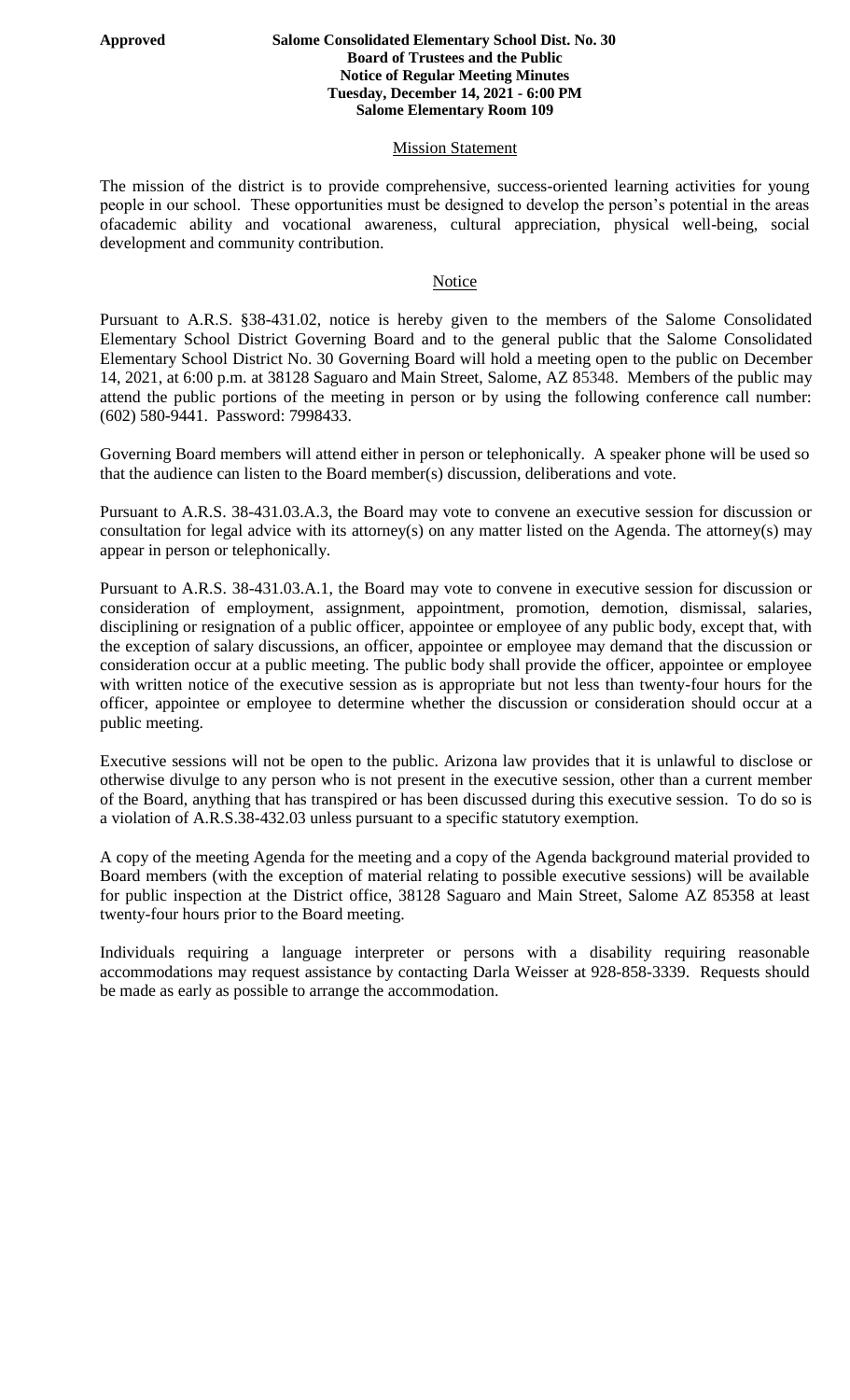Cheryl Montijo Telephonic: Vicki Oakes Absent: Ramona Heschke

**Approved Notice of Regular Meeting Minutes Tuesday December 14, 2021- 6:00 PM Board Members**: **Employees**: Blain Harold Susan Rohrig Felipe Cruz **Alverna Drotzmann** 

- 1. Call Regular Meeting of December 14, 2021 to order by Blain Harold at 6:00pm.
- 2. Pledge of Allegiance

3. Approve Agenda of Regular Meeting of December 14, 2021 Cheryl Montijo moved to approve Regular Meeting of December 14, 2021 – yes. Felipe Cruz seconded – yes Vicki Oakes – yes Blain Harold – yes Motion carried.

# 4. Consent Agenda

*All items listed under the Consent Agenda will be enacted by one motion. There will be no separate discussion of these items unless a request is made prior to the vote on the motion to remove an item from the Consent Agenda for further discussion and action. Such discussion and action shall take place on items removed from the Consent Agenda immediately following the vote on the Consent Agenda. Consent Agenda items may include any non-controversial subjects.*

- A. Minutes of Regular meeting of October 12, 2021
- B. Resolution for Salary and Other Expense
- C. Ratify Payroll and Other Expense Vouchers:

Payroll voucher#8 for PP7.1 dated 10/11/2021 in the amount of \$1,808.12; Payroll Voucher #9 for PP8 dated 10/2/2021 in the amount of \$46,241.45; Payroll Voucher#10 for PP10 dated 11/5/2021

in the amount of \$46,302.39; Payroll Voucher #11 for PP10 dated 11/19/2021 in the amount of \$47,796.18; Payroll Voucher #12 for PP11 dated 12/3/2021 in the amount of \$48,825.14; Expense Voucher #2207 dated 10/12/2021 in the amount of \$29,4941.21; Expense Voucher #2208 dated 10/26/2021 in the amount of \$41,096.82; Expense Voucher #2209 dated 11/9/2021 in the amount of \$17,876.61; Expense Voucher #2210 dated 11/22/2021 in the amount of \$22,199.19; Expense Voucher #2211 dated 12/6/2021 in the amount of \$15,866.53.

Cheryl Montijo moved to approve Consent Agenda with corrections to the October 12, 2021 to line Item 7B and 7G to add actions. Felipe Cruz seconded Vicki Oakes – yes

Blain Harold – yes

Motion carried.

5. Summary of Current Events and Informational Reports:

*(Board members may ask questions or comment upon any item on the summary of current events, ask the Superintendent to follow up on any item listed, or to place any item on a future agenda for discussion and action).*

A. Upcoming Events:

December 15 - Christmas Program 6:00 PM

December 16 - 2<sup>nd</sup> Quarter Awards Assembly 8:30 AM

School Releases at 12:00 PM for Winter Break

- December 20-December 30 Winter Break
- School resumes on January 3, 2022
- January 6 Basketball vs Wickenburg Christian Academy 3:30 PM
- January 11 -Governing Board Meeting 6:00 PM
- January 13-Basketball at Wickenburg Christian Academy 4:00 PM
- January 20 Comprehensive School Improvement ADE  $2<sup>nd</sup>$  onsite monitoring
- January 21 Professional Development
- B. Cafeteria Report no discussion
- C. Student Activities Report no discussion
- D. Student Council/Library Report no discussion
- E. Maintenance Report no discussion
- F. Administration The Administrator may speak to current events. •Administrative Report- see attached
- G. Board Member Members of the Board may speak to current events.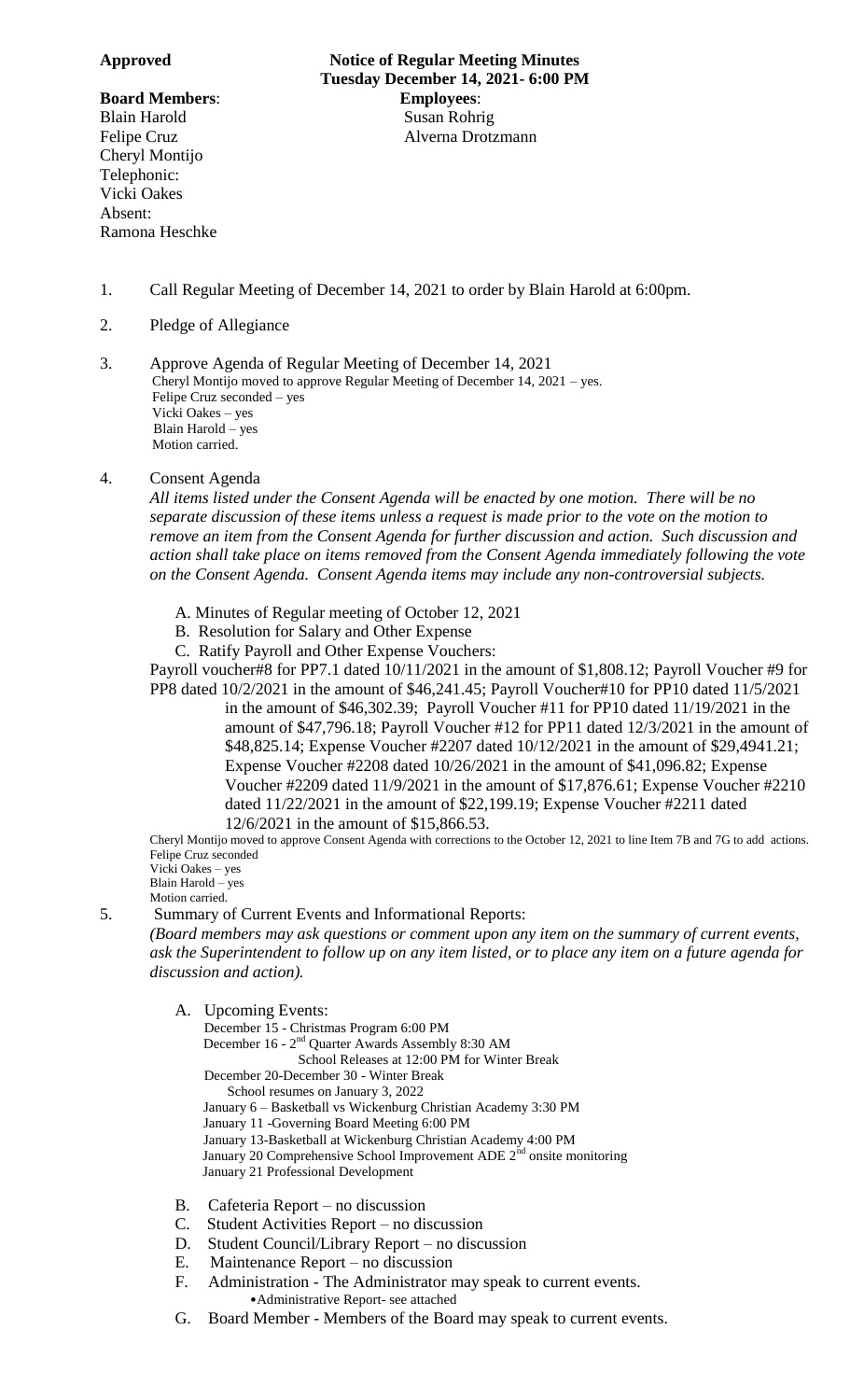6. Call to the Public - *This is the time for the public to comment. Members of the Board may not discuss items that are not specifically identified on the agenda. Therefore, pursuant to A.R.S § 38- 431.01(H), action taken as a result of public comment will be limited to directing staff to study the matter, responding to any criticism or scheduling the matter for further consideration and decision at a later date*

7. **Public Hearing-FY2021-2022 Budget Revision #1** Call to the public for FY2021-2022 Budget Revision #1 at 6:28pm. Close the Public Hearing at 6:32pm

8. Discussion and possible action FY2021-2022 Budget Revision Cheryl Montijo moved to approve FY2021-2022 Budget Revision #1 – yes. Felipe Cruz – seconded – yes Vicki Oakes – yes Blain Harold – yes. Motion carried 9. New Business:

> A. Discussion and possible action to approve RFP vendor selection for FY21-22 District vehicle fuel provider.

 After a discussion on the different vendors and the use of the WEX credit card for fuel, Blain Harold approve temporary fuel purchases at the local gas stations in Salome until We look into other options.

 Felipe Cruz seconded –yes. Vicki Oakes –yes. Cheryl Montijo – yes. Motion carried.

B. Discussion and possible action to purchase Administration building dedication sign in honor of Mr. Dean.

Felipe Cruz moved to approve building dedication sign in honor of Mr. Dean from FastSigns – yes.

Vicki Oakes sseconded – yes Cheryl Montijo – yes

Blain Harold – yes

Motion carried

C. Discussion and possible action for project to improve memorial garden area (i.e. purchase and installation of park benches, refurbish wishing well and school bell.) Cheryl Montijo moved to approve the purchase of 3 park benches, refurbish the wishing well and bell and possible plants and trees to improve memorial garden area – yes. Felipe Cruz seconded – yes. Vicki Oakes – yes Blain Harold – yes

Motion carried.

 D. Discussion and possible action to add/ change appointments to 2021-22 Extra Curricular Riders Schedule

Felipe Cruz moved to approve the add/change to FY2021-2022 Extra Curricular Riders Schedule – yes

Cheryl Montijo seconded – yes Vicki Oakes – yes

Blain Harold – yes

Motin carried

- E. Discussion and possible action to approve the 2021-22 Wellness Policy Vicki Oakes moved to approve the FY2021-2022 Wellness Policy – yes Cheryl Montijo seconded – yes Felipe Cruz – yes Blain Harold – yes Motion carried.
- F. Discussion and possible action to approve the updated Prop 301 Performance Base Compensation System Rubric and Classroom Site Fund Expenditure Plan for 2021-2022 Cheryl Montijo moved to approve Prop 301 Performance Base – yes Felipe Cruz seconded –yes Vicki Oakes – yes Blain Harold – yes Motin carried